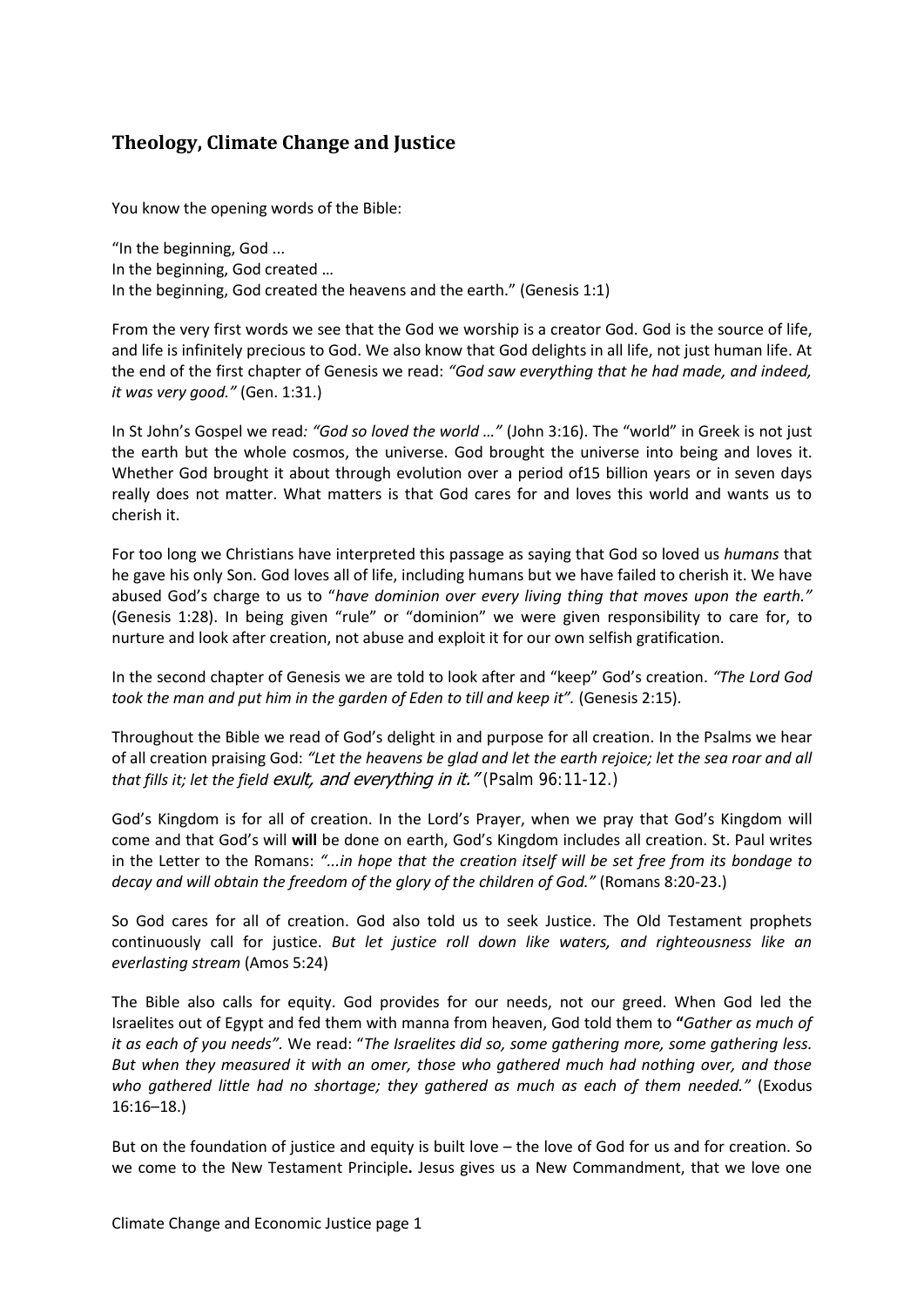another (*John 13:34).* This means loving all that God has brought into being. Who is our neighbour? Our neighbour is **all of life**. We should love and respect it – not abuse, kill or destroy it.

## Climate change and Justice

There is a clear call from the Bible to look after creation. God also calls on us to establish justice as a foundation for our dealings with one another and with all of creation.. Climate change is a clear case of injustice and inequity both to people and the planet.

We now have to recognise that climate change is the greatest threat ever faced by humanity. But it is ALL life that is threatened, not only humans. The difficulty with climate change is that until recently, we did not know that we were disrupting the health and well-being of our planet. It is also deeply unjust because the rich are benefitting. It is the industrialised countries of the North that have caused the problem while the poorer 'developing' countries have done little to cause climate change.

# Why is this happening?

Climate change is happening because we are burning fossil fuels, coal, oil and gas, and now doing so at an ever-increasing rate. Fossil fuels are carbon compounds which come from dead plants and animals that were laid down in rock sediments millions of years ago. When we burn it, we release carbon dioxide ( $CO<sub>2</sub>$ ) into the atmosphere. This gas acts like a blanket, trapping heat which reflects from the earth and causing temperatures to increase. Since the start of the industrial revolution when people first began to burn coal and oil, there has been a clear correlation between increasing levels of atmospheric  $CO<sub>2</sub>$  and average global temperatures.

Coal and oil are wonderful sources of energy which have brought massive advancement and benefit to humanity-and an immense increase in wealth on the planet. They have enabled us to develop huge machines, build skyscrapers and transport ourselves and goods at great speed around the planet.

This advancement has however not been without social and environmental problems. Injustice has flourished because those who have had access to fossil fuels have gained enormous wealth. Those without have become increasingly poor. Secondly, the release of  $CO<sub>2</sub>$  into the atmosphere is causing the earth's temperatures to rise.

Those who continue to be climate sceptics need to examine the evidence. It is common scientific sense that as we burn coal and oil, so we release  $CO<sub>2</sub>$  into the atmosphere. This creates a "greenhouse" effect by trapping the heat within the atmosphere. The concentration of  $CO<sub>2</sub>$  in the atmosphere has been at 280 parts per million (ppm) for hundreds of thousands of years. It has now reached almost 390ppm. As the  $CO<sub>2</sub>$  level has increased, so global temperatures have increased. We are now recording the hottest years on record.

The result of global warming is climate change. This means that we have weather patterns that are more erratic and extreme. Different parts of the world, particularly in Africa, are experiencing more severe droughts. There are more extreme storms and floods and hotter temperatures in some parts of the world while it gets colder in others. Some parts of Europe have experienced their coldest winters in 90 years. Hottest summers in Russia have caused devastating fires while parts of China and Pakistan have been ravaged by floods.

Life on this planet is only possible because of the intricate mixture of gases that forms the atmosphere around our planet. If there was more hydrogen or more oxygen in the atmosphere there could be no life as we know it.  $CO<sub>2</sub>$  is a crucial ingredient of our atmosphere but it occurs in

Climate Change and Economic Justice page 2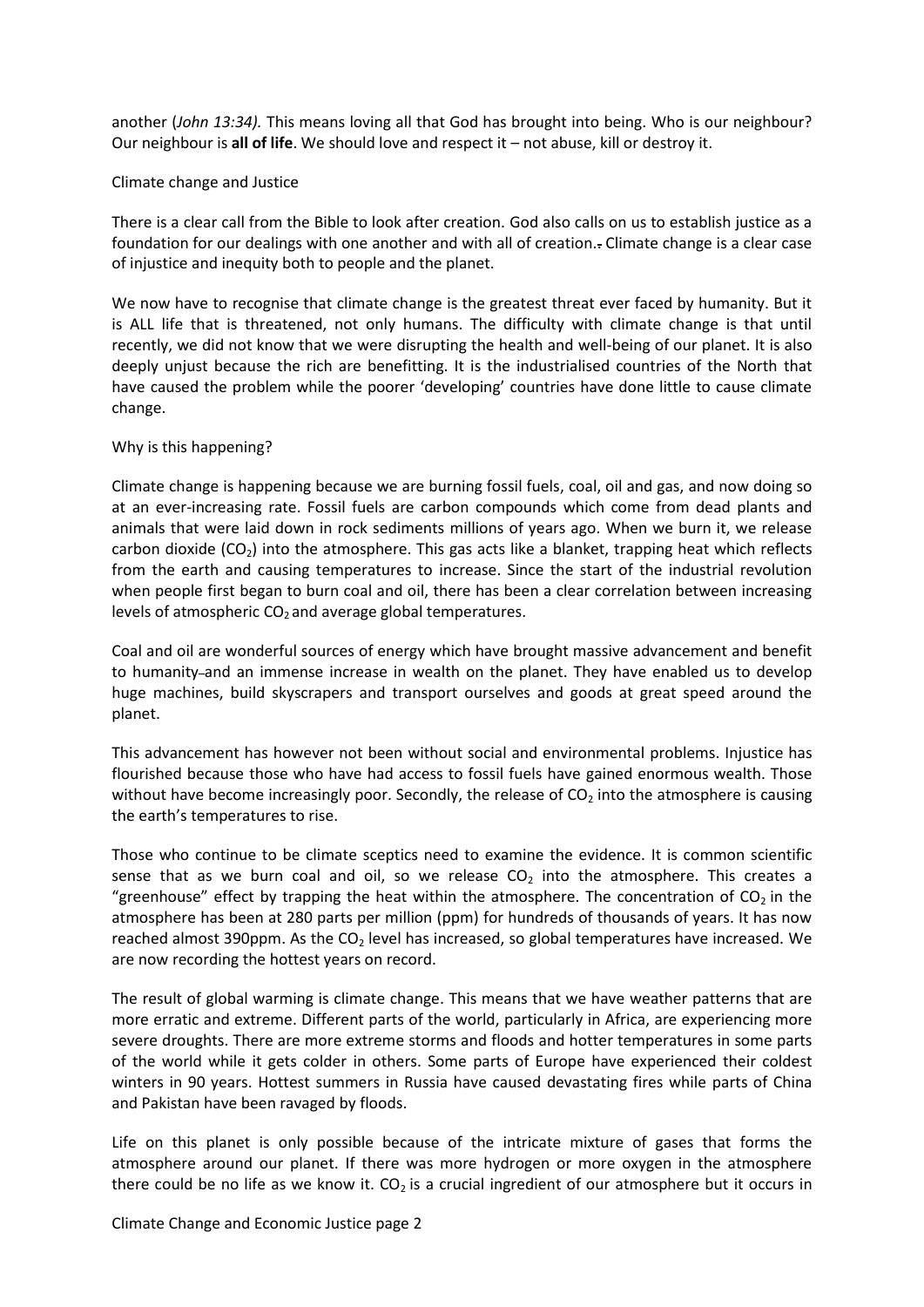tiny proportions. The burning of fossil fuels has resulted in a higher level of atmospheric  $CO<sub>2</sub>$  than there has been for the last 650 000 years. Growing trees helps to absorb small amounts of  $CO<sub>2</sub>$  but we cannot extract this gas from the atmosphere on any significant scale. Once we release it, it remains in place for the next 100 years.

That is why it is so imperative that we take steps as a matter of urgency to decrease our carbon emissions. We owe it to God and to our children to take action to counteract climate change. It must be all of us, both individuals and governments.

## Our responsibility

For people, the challenge is to live more simply. We need to change our aspirations. Do we really need to acquire more material goods? Is that the purpose of life? Are not human relationships our most important values? Health, learning, celebration of the arts, recreation, harmonious relationships and appreciation of nature help us grow in our spirituality. We need to change our culture, as the Worldwatch Institute has said, from that of *consumerism* to *sustainability*. The challenge is whether, during our own lifetime, we have worked to make this planet more sustainable and secure for our children.

Will it be a healthier place for our children to live; will it be more enjoyable; will it sustain life? Will our children have clean air to breathe and clean water to drink? Will there be good soil for them to grow our crops? Will they be able to experience nature in all its abundance? Will there be healthy oceans for fish to flourish. Will there be birds and butterflies in the air?

To ensure this will happen, we have to have a radical change in our priorities and recognise that we are called upon by God to care for this planet; to care for all life. We do this not only because God calls us to care for all life but because our own future is dependent on it. We have failed to recognise that we are totally dependent on the well-being of the planet which sustains us.

For too long we have thought that our task was to care only for one another fellow human beings. We need a dramatic change of direction to recognise that we also have to care for the planet – our only home.

# Governments' responsibility

For governments, the priority is to ensure that we start reducing our carbon emissions. This means a dramatic change from generating our energy from coal-fired power stations and rethinking our energy-intensive industries. We can do it because God has provided all the energy we need through renewable resources. The sun provides ten thousand times more energy at any given time than we need. The wind provides energy in abundance as do ocean tides and waves. We have only to harness it.

This is not happening because the renewable energy industry is young and the fossil fuel industries have centralised control, possessing huge wealth which they are reluctant to give up. So we continue to mine coal and burn oil, with all the pollution and destruction of water resources involved. The alternatives are possible. The sun can produce the electricity we need, and solar-generated electricity can power cars. If we have the will, we can choose a healthier, cleaner path for our planet.

South Africa is at a crossroads as it debates its energy policy. Will this be to continue to build more coal and nuclear power stations or will it be to turn to renewable energy? This country is blessed with the best solar and wind resources of any country. There is no excuse not to turn to renewable energy. The only obstacle seems to be the power and influence of those with vested interests in the coal and nuclear industry.

Climate Change and Economic Justice page 3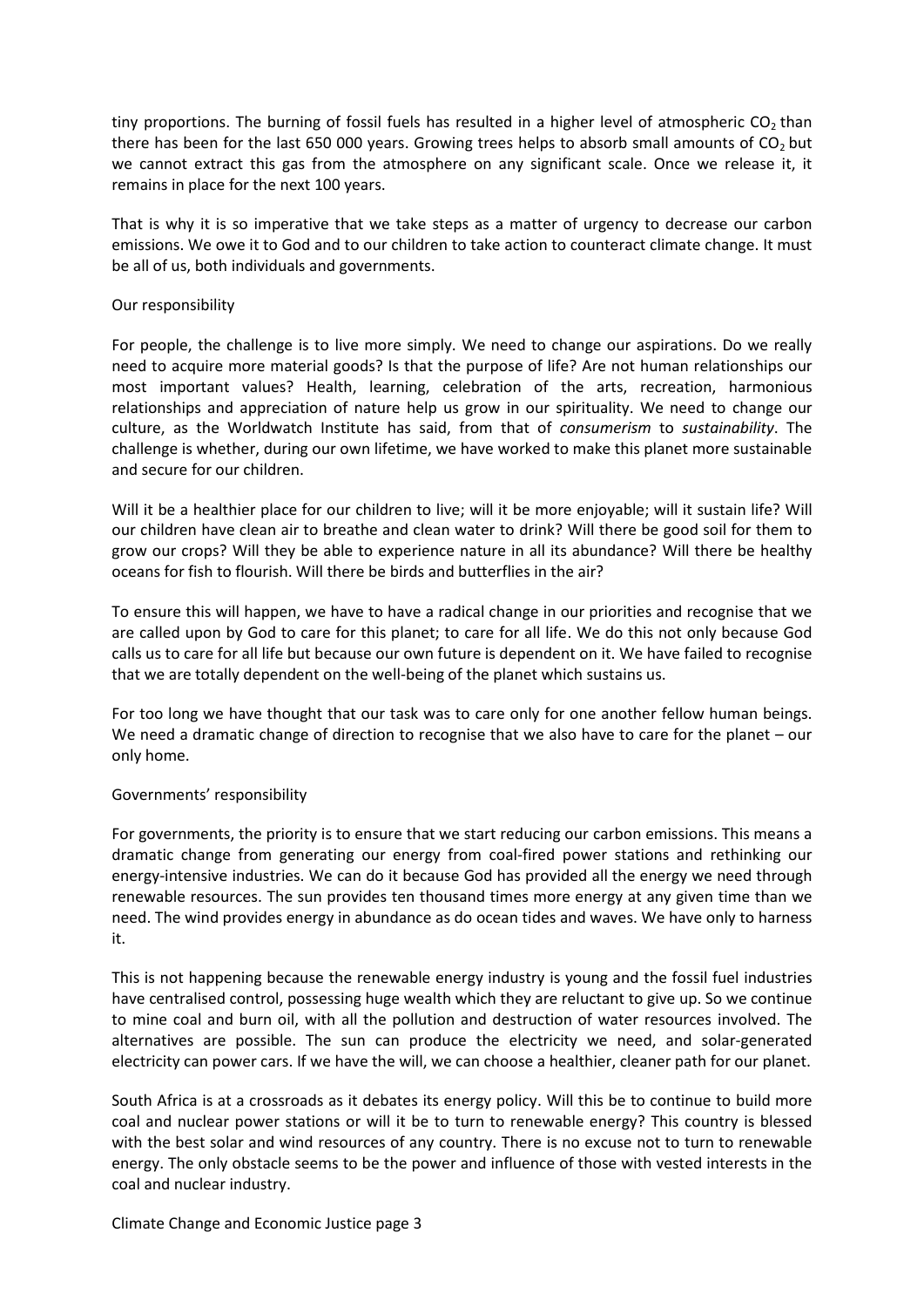## People and planet

The key to bringing about a change is for governments to recognise the value and well-being of people and planet above the present the priority, which is money. This is why economic justice is so important.

The real crisis facing us is what is called "biodiversity loss." Biodiversity is 'life in all its fullness' – the totality of all life. In Biblical terms, we are causing the extinction of God's creation! Every day, we really don't know how many, hundreds or even thousands of species are becoming extinct. As we clear tropical rainforests and other natural habitats, thousands of species, unknown to us, are disappearing off the face of the planet. As we sweep the ocean floor with kilometre long nets, so we destroy marine life. It is not only the large iconic species like panda bears, elephants, tigers or rhino that face extinction. It is the myriad of plants and animals, great and small, across God's great web of life that are threatened with or becoming extinct.

# The web of life

Why is this so important, you might ask, especially if we don't even know they are disappearing? The reason is that for life on this planet to flourish it is dependent on the variety and diversity of life. Each plant and animal contributes to the web of life – to the whole of life. We humans have upset the balance of life, with our huge numbers of people as well as our mono-crops, plantations and sprawling urban and industrial settlements. An indigenous forest flourishes with a variety of plantsand animals. A plantation is lifeless except for that one kind of tree. Einstein wrote all those years ago, that if all the bees became extinct, we people would survive for only three or four years. Humans are totally dependent on the rest of nature.

Climate change is so crucial because not only are more severe storms becoming destructive for us humans making millions of people homeless and landless – but because it will contribute massively to biodiversity loss.

Africa is likely to be the worst affected by climate change. Famine in many African countries, recurrent floods, drying rivers, destruction of tropical forests, bleaching of coral reefs – these are all warning signs. Much of Africa's agriculture is based on rain-fed subsistence farming which is highly vulnerable to changes in rainy seasons and water stress, from floods and droughts. The United Nations has predicted that by 2020 many African countries could have their agricultural productivity reduced by as much as 50% due to changing climate patterns. Between 75 and 250 million people will be exposed to extreme water stress and are in danger of becoming environmental refugees.

South Africa will also be badly hit, with the Western Cape becoming dryer and the Eastern regions wetter. The Cape's fruit, wine and wheat industry is under threat, as well as the unique Cape Floral Kingdom.

Another real danger lies with tipping points. These could occur when the global average temperature reaches a point at which uncontrollable ecological events are unleashed. The melting of permafrost in the tundra of Siberia is likely to release millions of tons of methane, a greenhouse gas thirty times more potent than  $CO<sub>2</sub>$ . The slowing down or stopping of the Gulf Stream and other ocean currents could plunge Europe into an ice age. The drying out of the Amazon Forest would turn this great jungle from a carbon sink into a carbon emitter. The warming of the oceans over 12ºC would mean they no longer absorb  $CO<sub>2</sub>$ . The bleaching of coral reefs, threatens much of our marine life with half the world's population relying on fish for their protein. The melting of the Greenland ice cap and Antarctic ice sheet would cause sea levels to rise. If we continue with "business as usual", with CO<sub>2</sub> emissions steadily increasing, we can expect an average temperature rise of at least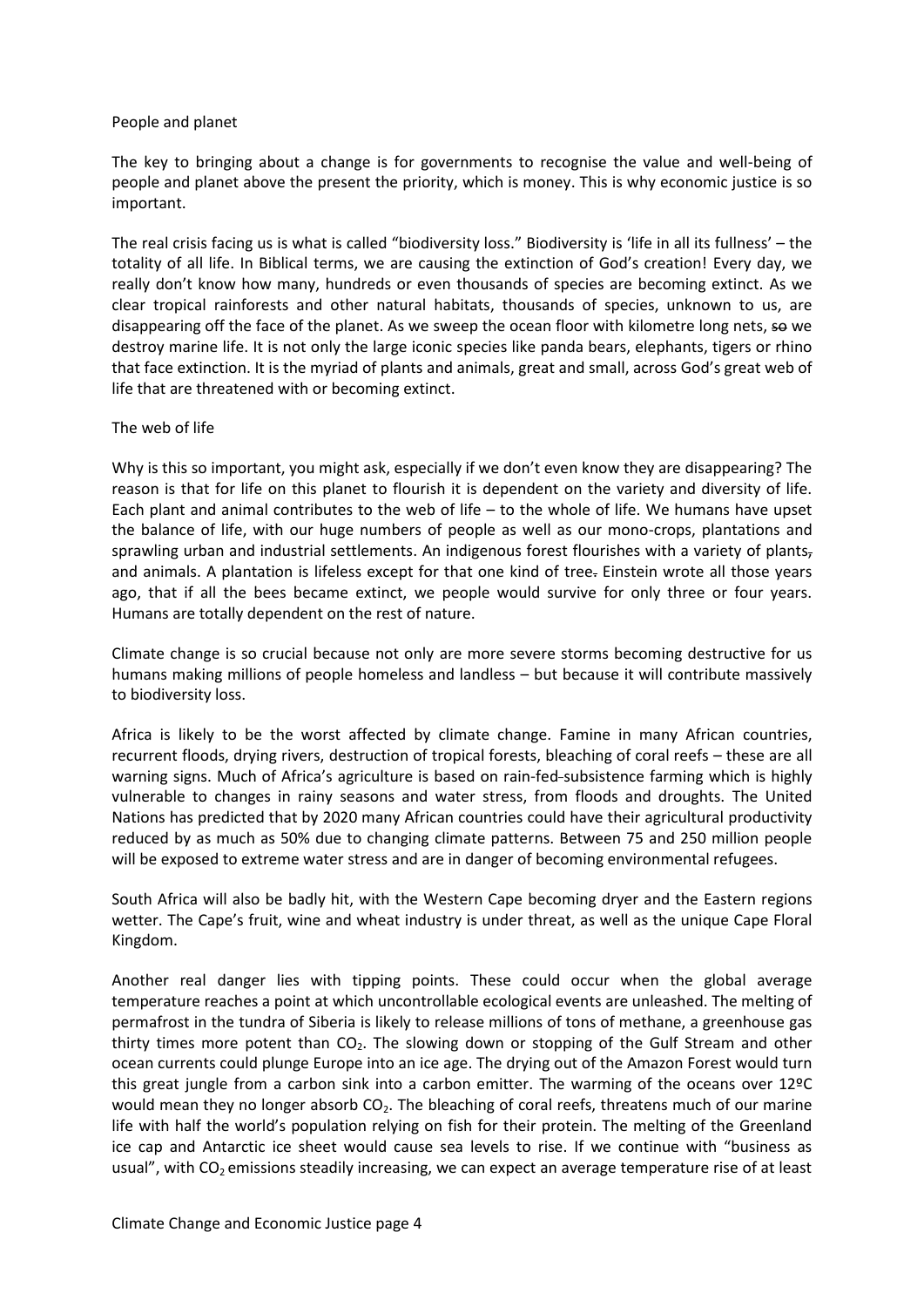3ºC resulting in. At this tipping point, oceans could rise as much as 5 metres, making most of our cities and agricultural lands uninhabitable. It is unthinkable. Already global average temperatures have risen 0.8ºC. We know how unpredictable our weather has already become.

We have to start reducing global  $CO<sub>2</sub>$  emissions to a maximum of 350 ppm as a matter of urgency. The United Nations Framework Convention on Climate Change (UNFCCC) has met for the last 16 years and has still not agreed to commitments and a process that will effectively combat climate change. In December 2011 the Conference of Parties (COP) will meet in Durban. The Faith Communities of Africa believe it is essential that an agreement is reached to succeed the present ineffective Kyoto Protocol which expires in 2012. Climate Change is a moral issue and therefore must be solved by following moral principles. The Faith Communities believe these must be based on the biblical principles of Justice and Equity, rather than on financial considerations.

# Faith communities

In preparation for the Durban COP17 meeting the faith communities are planning a southern African and a Pan-African conference to develop these moral principles to be delivered to our respective governments and negotiators. It is also planned to have a major gathering of people of faith at the commencement of COP 17 calling on the political leaders of the world to reach a just and binding agreement based on moral principles that will lead to protecting and preserving the world for future generations, for the sake of our people, our planet and in obedience to our Creator. Since the politicians have so far failed us, we believe the faith communities must now give a lead.

Just as South Africa had to get rid of apartheid so that we could establish a more just and equitable society, so the world must turn from its reliance on polluting fossil fuels, and turn to the new solar era of clean energy. The exciting advantage is that once we get onto the right track, new paths will open up. There will be new employment opportunities with a vision of a more just and equitable society, as renewable energy is shared by communities and power is – literally – put into the hands of the people.

### Justice

The Archbishop of Canterbury, Dr Rowan Williams, has warned that our continued failure to protect the earth and to resolve economic injustices within and between societies will lead not only to environmental collapse but also to social collapse.

One of the Millennium Development Goals is to make poverty history by 2015, but unless we stop climate change, this great aim will be just an empty dream. Without action now, we will assuredly make poverty permanent.

In Job we read "Where were you when I laid the foundation of the earth? Who determined its measurements – or who stretched the line upon it?" (Job 38 and 39.) In Psalm 104:9 we read: "You set a boundary that the waters may not pass, so that they might not again cover the earth." We are in danger of undermining God's purpose and destroying God's creation.

### Live simply – so that others may simply live

As Christians, we are not only bound to respond to God's mandate to us to care for God's creation, but we should also set an example to the world by showing that we are prepared to live more simply so that others – of this and future generations – may simply live. We can do this by seeking to live in harmony with God's creation and one another. The economic injustices of our present-day world are destroying any prospects of a sustainable world in the future. Just as there could be no peace in South Africa until the injustices of apartheid were removed, so there will be no peace in the world